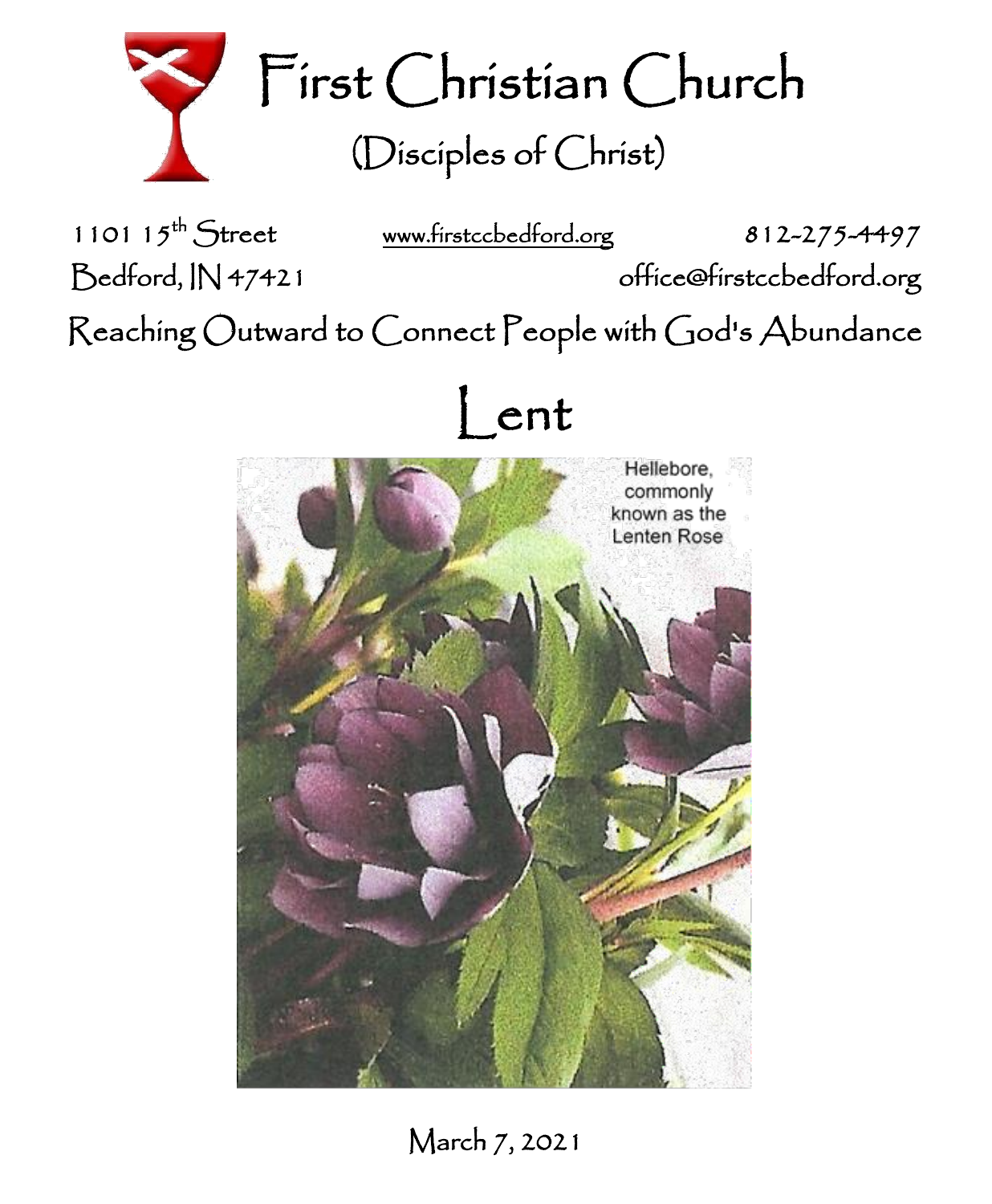| <b>March 7, 2021</b>                                                                                                   | <b>SERVICE OF WORSHIP</b>                       | 10:30 am |  |
|------------------------------------------------------------------------------------------------------------------------|-------------------------------------------------|----------|--|
| Introduction of Rev. Eric Brotheridge, Our New Sunday Minister                                                         |                                                 |          |  |
| Welcome                                                                                                                |                                                 |          |  |
| <b>Prelude</b>                                                                                                         | Trumpet Duet - Here I Am, Lord - Schutte/Larson |          |  |
| <b>Hymn</b>                                                                                                            | Holy, Holy, Holy! Lord God Almighty!            |          |  |
| <b>Reading</b>                                                                                                         |                                                 |          |  |
| <b>Violin Solo</b>                                                                                                     | Praise to the Lord                              |          |  |
| <b>Reading</b>                                                                                                         |                                                 |          |  |
| <b>Trumpet Duet</b>                                                                                                    | I Will Sing of Thy Mercies                      |          |  |
| <b>Reading</b>                                                                                                         |                                                 |          |  |
| <b>Oboe Solo</b>                                                                                                       | Lift Thine Eyes                                 |          |  |
| <b>Reading</b>                                                                                                         |                                                 |          |  |
| <b>Oboe Solo</b>                                                                                                       | Jesu, Priceless Treasure                        |          |  |
| <b>Invitation to Giving</b><br><b>Doxology</b>                                                                         |                                                 |          |  |
| <b>Invitation to Communion</b><br><b>Violin Solo</b><br>My Shepherd Will Supply My Need<br><b>Prayer/Lord's Prayer</b> |                                                 |          |  |
| <b>Announcements</b>                                                                                                   |                                                 |          |  |
| <b>Hymn</b>                                                                                                            | Joyful, Joyful, We Adore Thee                   |          |  |
| <b>Reading</b><br><b>Hymn</b>                                                                                          | God Be With You Till We Meet Again              |          |  |
| <b>Postlude</b>                                                                                                        | Trumpet Duet - The Gift of Love - Hopson/Larson |          |  |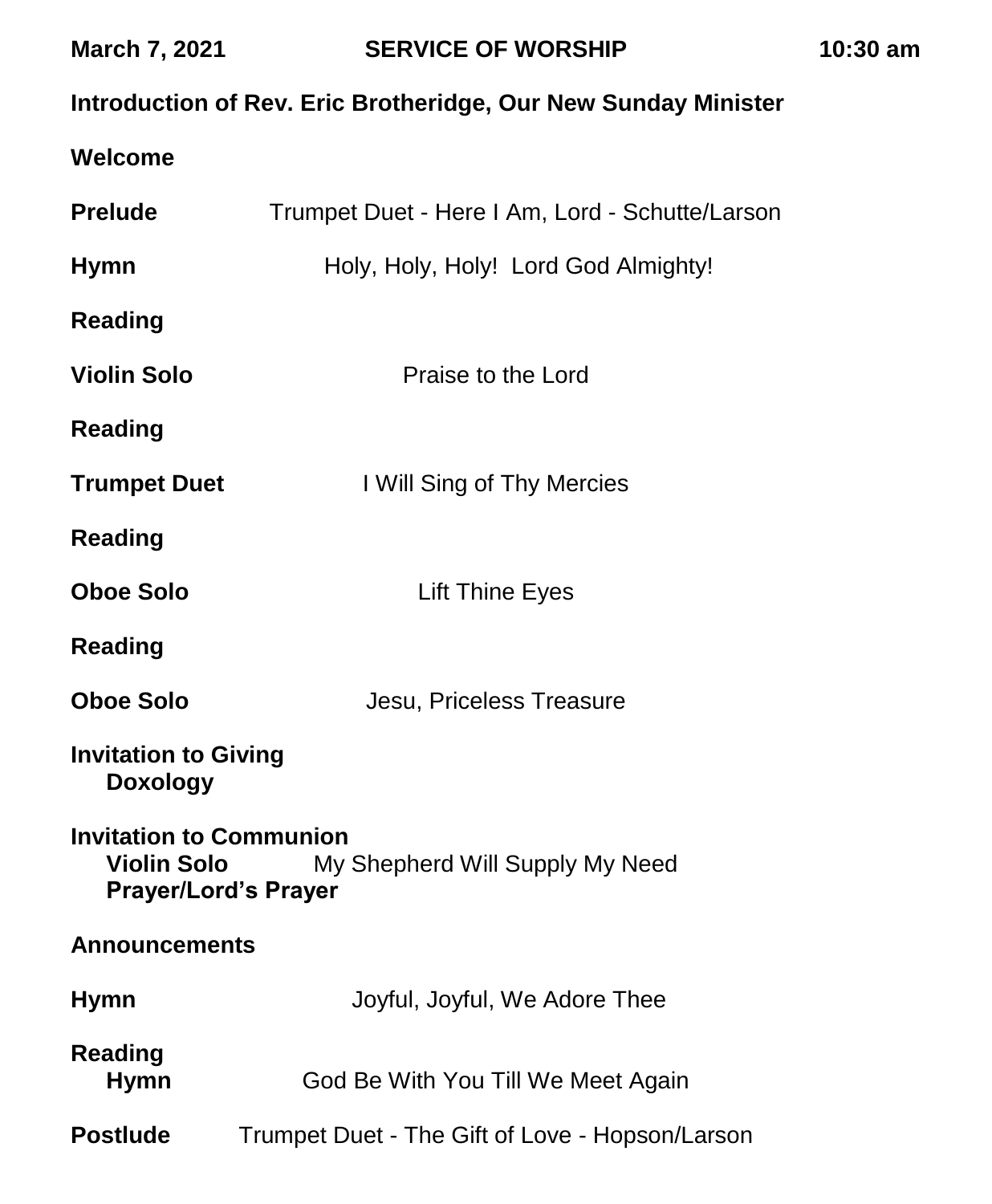A Brief Biography of Reverend Eric James Brotheridge

With the peace and grace of Christ Jesus, hello! I look forward to beginning as your Sunday Minister on March 7. Here is some brief biographical information:



I am a fifth-generation minister growing up in a parsonage right next door to my childhood church in Flossmoor, Illinois - a south suburb of Chicago.

I now consider myself a Hoosier having lived more than half my life in Indiana after moving here in 1990. I tend to be more sympathetic to the colors of Black & Gold as I am a graduate of DePauw University. However, Cream & Crimson are growing on me now that I am residing in Bloomington and attending Indiana University seeking a secondary degree in English.

I have enjoyed four careers in my brief time on Earth. After graduating from DePauw I spent ten years in the banking industry serving in the pension fund departments of several trust companies in Chicago and Indianapolis. Following a brief stint in Kalamazoo, I "retired" from the banking business, tired of constantly having to change my stationary due to the endless rounds of bank mergers.

In 1996, just after the birth of my second daughter, I gave myself the summer off to find myself…and found my true calling - to be a stay-at-home father. About halfway through this line of work, I received the more formal call into the family business of ministry when my eldest asked, while scooping sand in the backyard sandbox, "Daddy, why is God a boy?" I applied to Christian Theological Seminary the following day, receiving the Presidential Scholarship to spend the next four-and-a-half years immersing myself in thousands of years of Judeo-Christian history, tradition and theology only to reply to my eldest, "It's a metaphor, daughter." Two weeks before starting seminary God saw fit to bless me with the challenge of advancing through "God's-school" with a third daughter; first as a newborn, then a toddler, then as a precocious and inquisitive young girl more interested in finding where the faculty and staff hid the candy in their respective desks than in the intricate, prophetic utterances of Second Isaiah.

In 2002, I began serving churches, first as a student, then as a senior pastor followed by several interim ministry positions. I have had the pleasure and joy to minister at several churches in central and northern Indiana. I put the ministry on hiatus in 2014 after becoming a single father of my three daughters. I worked in Logistics and Transportation at [Amazon.com](http://amazon.com/) for six years finding the demands of "punching the clock" more conducive to family life than 24/7 parish ministry. Now that my precocious and inquisitive, youngest daughter is studying at M.I.T. on an Air Force R.O.T.C. scholarship, I decided to join her in pursuing more education…only at Indiana University. I am thrilled to be able to serve First Christian Church as the Sunday Minister!

In my spare time I enjoy reading (poetry and fiction and anything good), strumming the guitar and playing video games (RPG's). When the weather is good I "train" for running by running a few miles a day. Most importantly, I love just being "Poppa" for my beloved daughters.